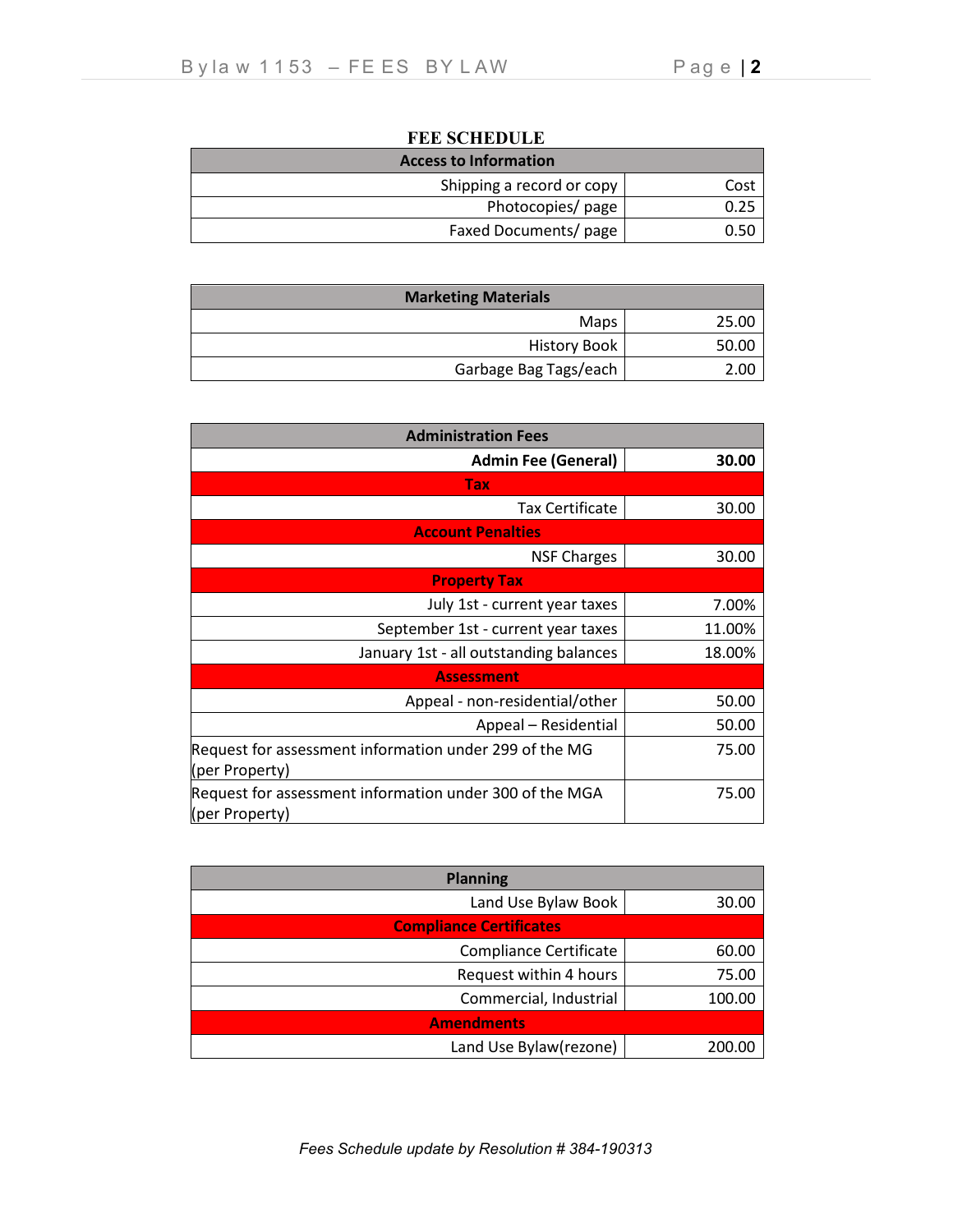| <b>Development Permits</b>                  |        |
|---------------------------------------------|--------|
| Signs- Commercial & Industrial              | 100.00 |
| Portable signs and Home-Based Business Sign | 20.00  |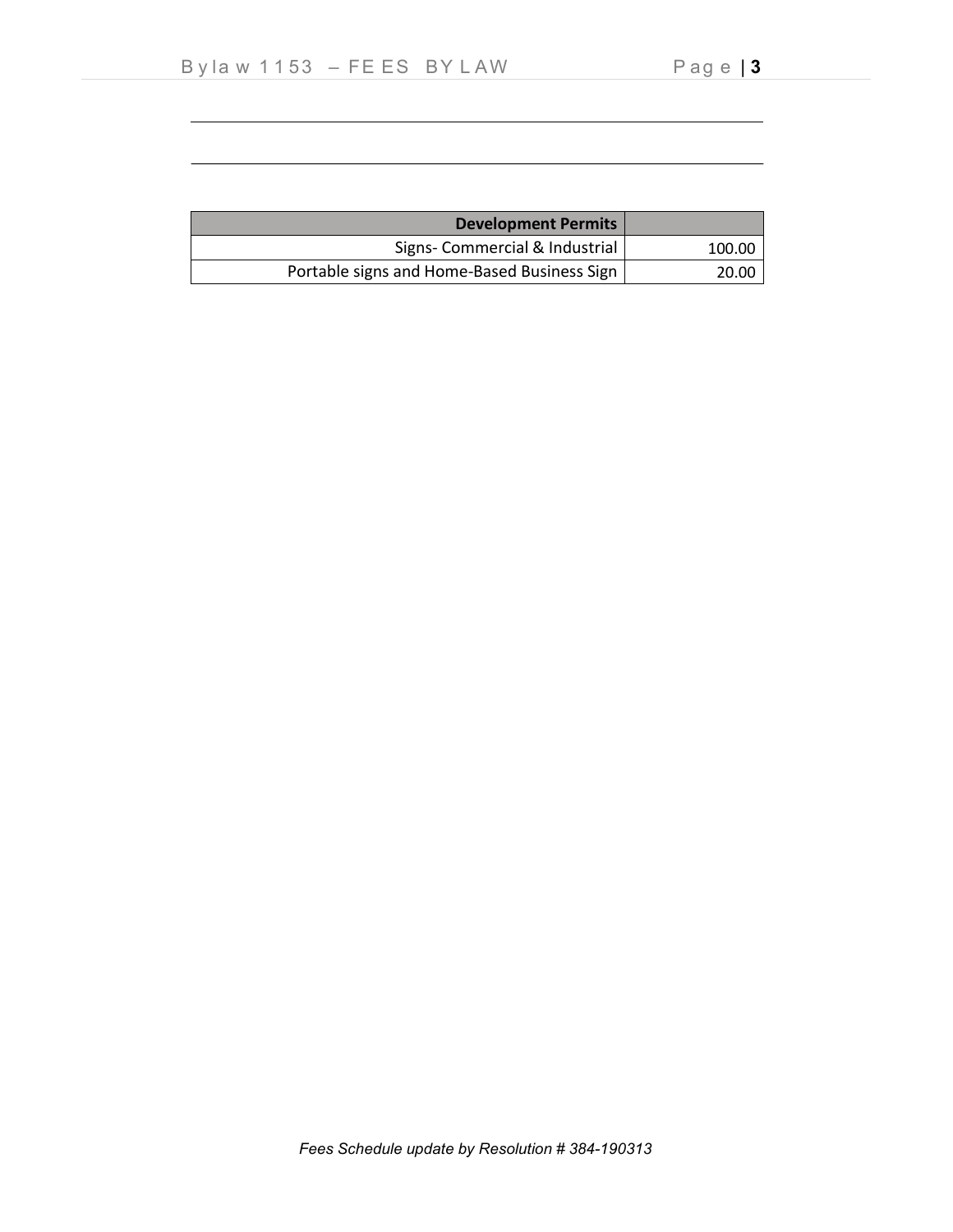| <b>Single Detached Dwellings</b>                       | 60.00  |
|--------------------------------------------------------|--------|
| Extensions to Residential Dwellings: garage, decks,    |        |
| sheds, accessory structures.                           | 40.00  |
| Duplex, Semi-detached, Townhouses, apartment dwellings | 75.00  |
| <b>Commercial or Industrial Buildings</b>              | 100.00 |
| Extensions to Commercial, Community or Industrial      |        |
| <b>Buildings</b>                                       | 50.00  |
| Non-Conforming Permits                                 | 150.00 |
| <b>Home Based Business</b>                             |        |

| <b>Utility Monthly Rates</b>                                                                                                                  |               |
|-----------------------------------------------------------------------------------------------------------------------------------------------|---------------|
| Flat rates apply to all serviced properties on which a structure exist<br>regardless of service use including garbage, landfill and recycling |               |
| <b>Residential</b>                                                                                                                            |               |
| Metered Water (Per Cubic Meter)                                                                                                               | 2.05          |
| <b>Flat Water Rate</b>                                                                                                                        | 15.00         |
| <b>Flat Sewer Rate</b>                                                                                                                        | 18.00         |
| Garbage (12.50 pick up and 10.50 landfill)                                                                                                    | 23.00         |
| Recycling                                                                                                                                     | 6.00          |
| <b>Apartments, Condos, Row Housing</b>                                                                                                        |               |
| Metered Water (Per Cubic Meter)                                                                                                               | 2.05          |
| Flat Water Rate (where there is one utility account for more<br>than one residential unit)                                                    | 6.00 per unit |
| Flat Sewer Rate (where there is one utility account for more                                                                                  |               |
| than one residential unit)                                                                                                                    | 9.00 per unit |
| Garbage (12.50 pick up and 10.50 landfill)                                                                                                    | 23.00         |
| Recycling                                                                                                                                     | 6.00          |
| <b>Commercial</b>                                                                                                                             |               |
| Water Metered (Per cubic meter)                                                                                                               | 2.05          |
| Flat Water Rate                                                                                                                               | 15.00         |
| Flat Sewer Rate for Commercial                                                                                                                | 18.00         |
| Garbage (landfill only)                                                                                                                       | 10.50         |
| Recycling                                                                                                                                     | 6.00          |
| <b>Restaurants/Industrial</b>                                                                                                                 |               |
| Water Metered (per Cubic meter)                                                                                                               | 2.05          |
| Flat Water Rate                                                                                                                               | 15.00         |
| Flat Sewer Rate for Restaurants & Industrial                                                                                                  | 42.00         |
| Garbage (landfill only)                                                                                                                       | 10.50         |
| Recycling                                                                                                                                     | 6.00          |
| <b>Schools/Hospitals/Assisted Living Facilities/Hotels &amp; Motels</b>                                                                       |               |
| Water Metered (per cubic meter)                                                                                                               | 2.05          |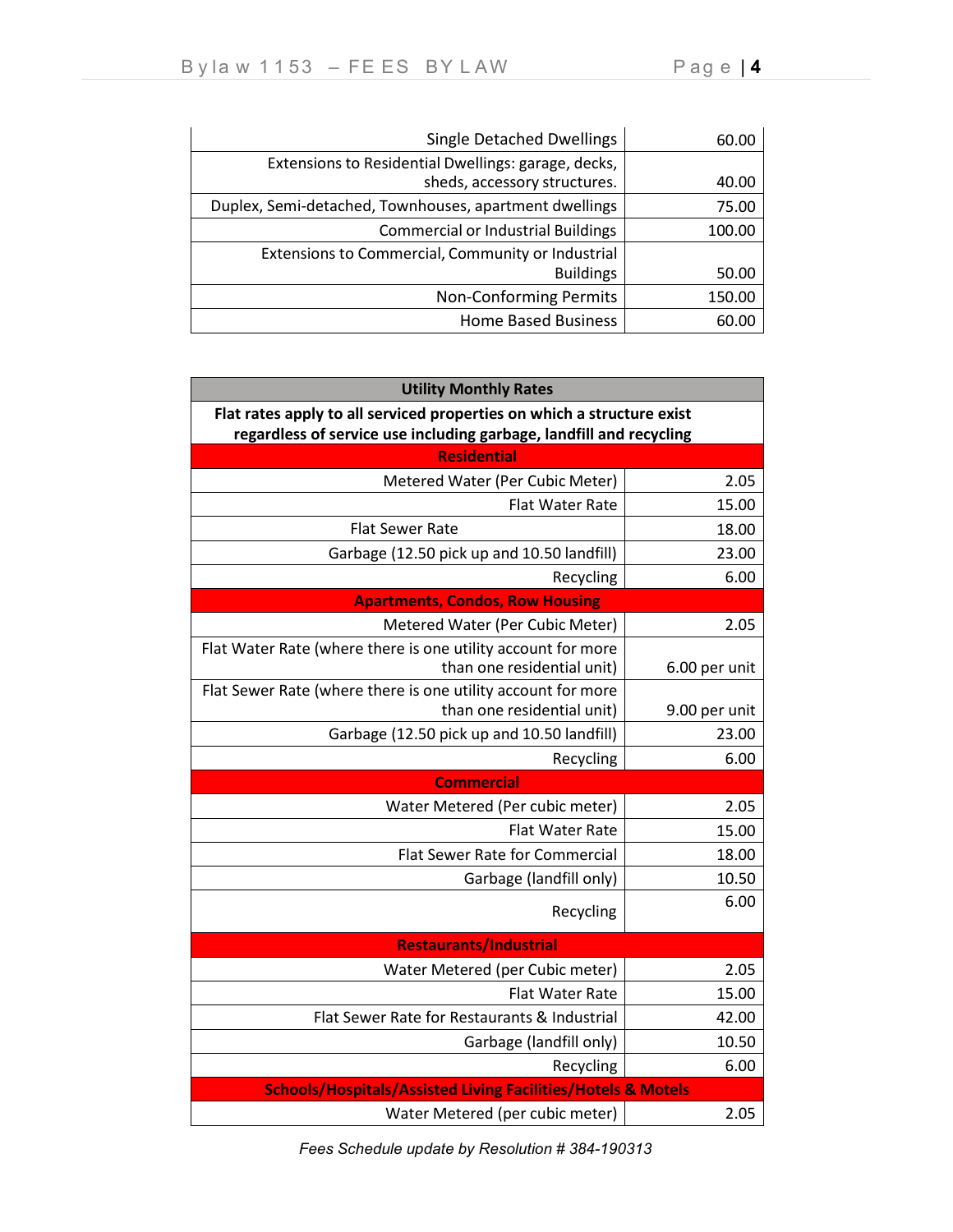| Flat Water Rate                 | 15.OC |
|---------------------------------|-------|
| Flat Sewer Rate of 50% of water | 50%   |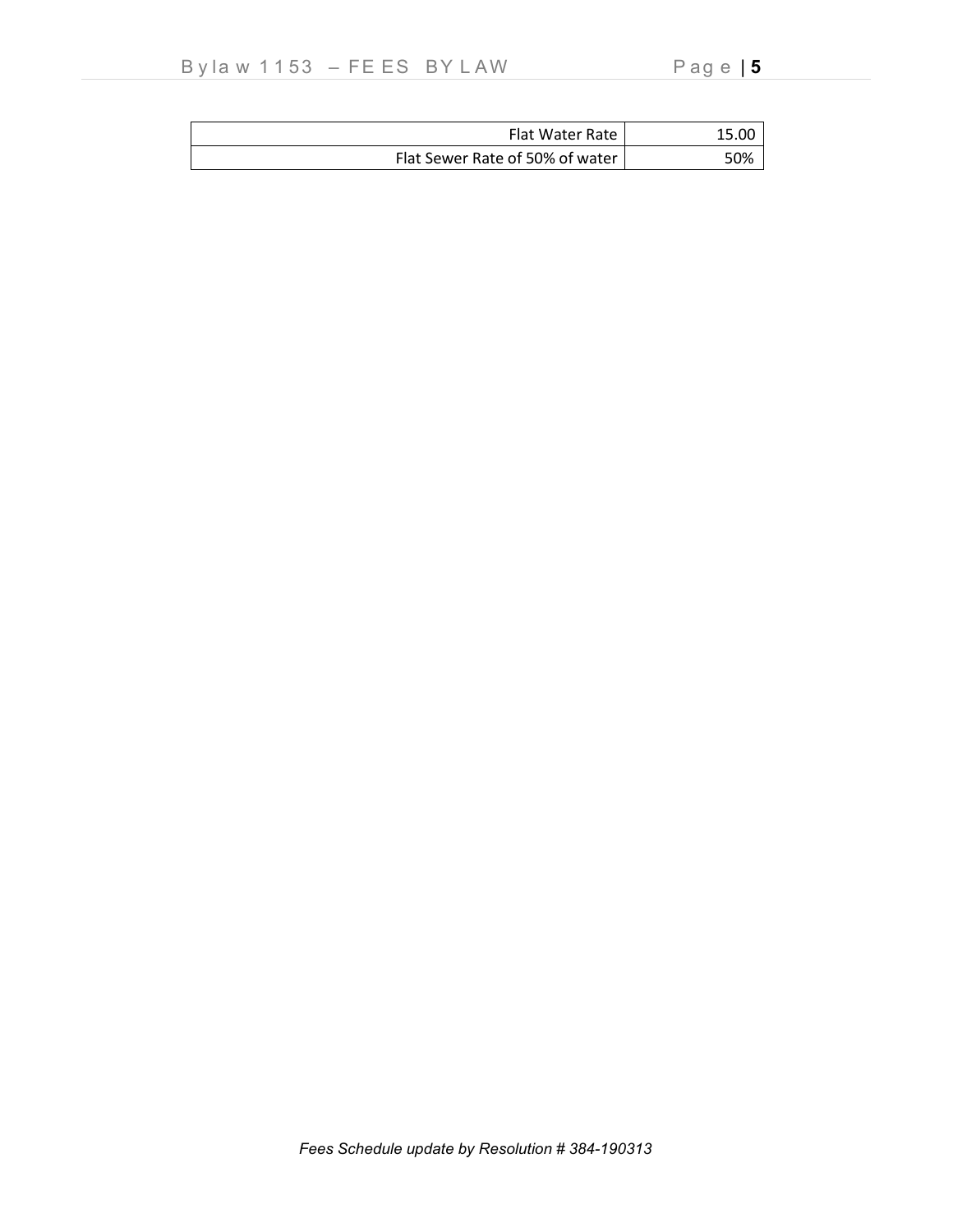| Garbage (landfill only)                                                                       | 10.50   |
|-----------------------------------------------------------------------------------------------|---------|
| Recycling                                                                                     | 6.00    |
| <b>Other Utility Charges</b>                                                                  |         |
| Water Co-Ops (metered per 1,000 gallons)                                                      | 6.50    |
|                                                                                               |         |
| Water & Sewer for Temporary Service - Flat Rate                                               | 70.00   |
| Unpaid Utility Bills after due date (Penalty)                                                 | 10%     |
| Turn off due to Unpaid Utility Bill / Residents Request for Plumbing Issues                   |         |
| c.c. turn on/off                                                                              | 75.00   |
| To open or re-open a utility account                                                          | 35.00   |
| <b>Water &amp; Sewer Fines</b>                                                                |         |
| Obstruct or impede free and direct access to any service,                                     | 100.00  |
| water main, sanitary sewer, or other aspect of utility service                                |         |
| Install or allow to be installed any temporary or permanent                                   | 100.00  |
| structure that interferes with proper and safe maintenance                                    |         |
| Failure to obtain proper plumbing, development or building<br>permits                         | 50.00   |
| Open, close or operate a fire hydrant without the                                             |         |
| permission of an authorized employee                                                          | 100.00  |
| Turn, lift, remove, raise or tamper with a manhole or water                                   |         |
| main shut off                                                                                 | 50.00   |
| Failure to provide a sufficient grease trap within a                                          | 500.00  |
| commercial building                                                                           |         |
| Remove, operate or alter any portion of the utility service                                   | 100.00  |
| Interfere or disturb another resident's use of utility services                               | 100.00  |
| Extending a private water service from one lot to another                                     | 500.00  |
| lot without the permission of the Town<br>Tapping into a water main or Town sewer without the |         |
| permission of the Town                                                                        | 1000.00 |
| Discharge of a chemical refuse, or trade waste into the                                       |         |
| Town sewer system                                                                             | 500.00  |
| Obstruct a Town of Grimshaw Public Works Employee                                             | 200.00  |
| Discharging sewage above ground or into any Town storm                                        | 250.00  |
| drain and/or gutter                                                                           |         |
| <b>Administration Fee</b>                                                                     | 30.00   |
| Any work performed to remedy a condition (minimum)                                            | 50.00   |

| <b>Grimshaw Outdoor Swimming Pool</b>       |      |
|---------------------------------------------|------|
| <b>Public Swimming General Admission</b>    |      |
| Preschool (must be accompanied by an adult) | 0.00 |
| Youth & Student (6-17 years)                | 2.00 |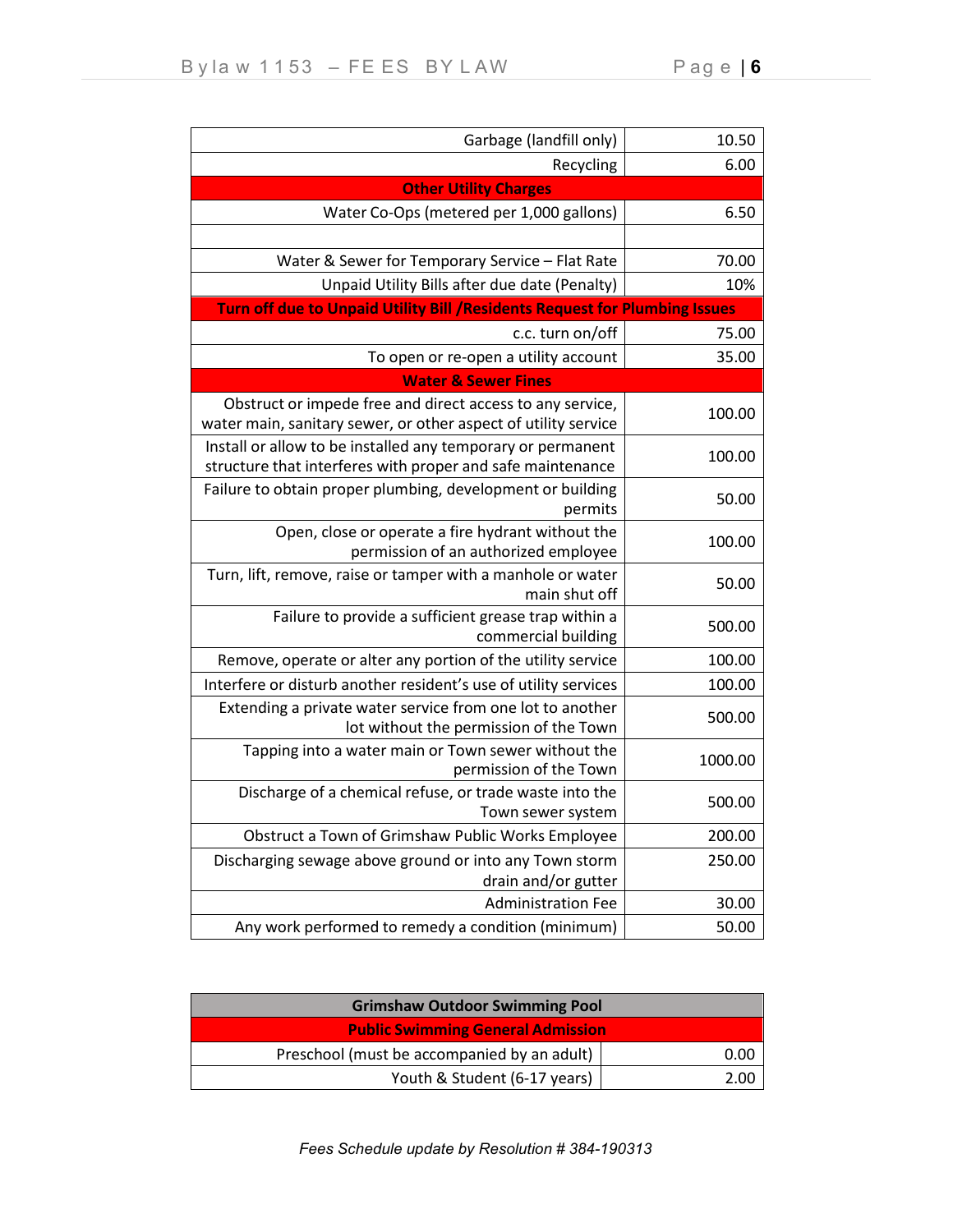| Adult (18-54)            | 3.00  |
|--------------------------|-------|
| Seniors (55+)            | 2.00  |
| Family (up to 5 members) | 10.00 |

| <b>Three Month Pass - Non-Refundable (SEASONAL)</b> |        |
|-----------------------------------------------------|--------|
| Adult                                               | 70.00  |
| <b>Seniors</b>                                      | 60.00  |
| Family                                              | 160.00 |
| <b>Rentals</b>                                      |        |
| Private Rental /hr.                                 | 70.00  |
| Swim Club /hr.                                      | 40.00  |
| Schools /hr.                                        | 20.00  |
| <b>Swimming Lessons</b>                             |        |
| Preschool to Level 4/session (ages 0-14)            | 40.00  |
| Level 2-4/session (ages 15+)                        | 45.00  |
| Level 5 to level 10 (0-14)                          | 45.00  |
| Level 5 to level 10 (15+)                           | 50.00  |

| <b>MZRM - Arena</b>                               |        |  |
|---------------------------------------------------|--------|--|
| <b>Public Skating Admission (Incl.Tax)</b>        |        |  |
| Youth (4-17 years)                                | 3.00   |  |
| Adult (18-54)                                     | 5.00   |  |
| Seniors (55+)                                     | 3.00   |  |
| Family (up to 5 members)                          | 15.00  |  |
| Youth (+ GST)                                     |        |  |
| Minor Hockey, figure Skating/hr.                  | 75.00  |  |
| Adult                                             |        |  |
| Rec Teams, NPHL/hr.                               | 115.00 |  |
| <b>Other Arena Rentals</b>                        |        |  |
| Private Rental Youth /hr.                         | 75.00  |  |
| Private Rental Adult /hr.                         | 115.00 |  |
| Ball/Inline Hockey /Junior/hr.                    | 25.00  |  |
| Ball/Inline Hockey / Adult/hr.                    | 35.00  |  |
| Schools/hr.                                       | 20.00  |  |
| Non-Prime Time Rental Rate (weekdays 9am-3pm)/hr. | 55.00  |  |

| <b>Special Events (Arena Pad)</b>             |        |
|-----------------------------------------------|--------|
| Non-Profit/Community Groups                   | 500.00 |
| Special Events / Dances / Weddings/day        | 600.00 |
| Damage Deposit for Sp. Events/Dances/Weddings | 600.00 |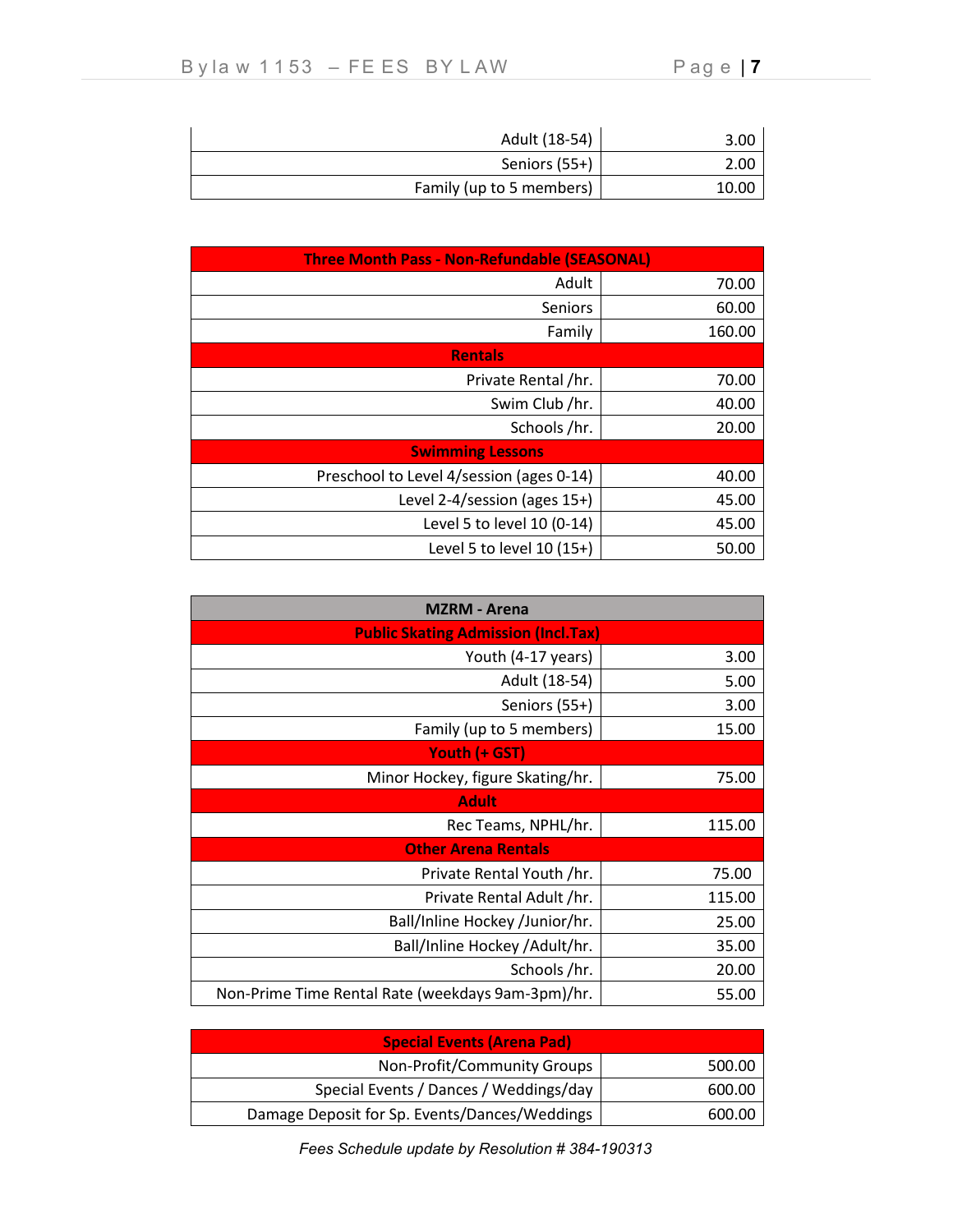| Concerts, Trade Shows, Circuses, Sales /day            | 2.000.00 |
|--------------------------------------------------------|----------|
| Damage deposit for concerts, tradeshows/circuses/sales | 2.000.00 |

| 500.00                                                   |
|----------------------------------------------------------|
| 25.00                                                    |
| 2.00 per foot                                            |
| 65.00 each/day                                           |
| (+GST)                                                   |
| 45.00                                                    |
|                                                          |
|                                                          |
| <b>Shinny Hockey or Public Skating Membership (+GST)</b> |
|                                                          |
| 30.00                                                    |
| 15.00                                                    |
| 85.00                                                    |
| 45.00                                                    |
| 110.00                                                   |
|                                                          |

| <b>MZRM Field House (+ GST)</b>              |       |
|----------------------------------------------|-------|
| <b>Full Surface</b>                          |       |
| Youth (under 17)/hr.                         | 50.00 |
| Adult (18+) /hr.                             | 70.00 |
| 2/3 Surface                                  |       |
| Youth (under 17)/hr.                         | 35.00 |
| Adult (18+) /hr.                             | 50.00 |
| 1/3 Surface                                  |       |
| Youth (under 17)/hr.                         | 20.00 |
| Adult (18+) /hr.                             | 25.00 |
| Drop in                                      |       |
| Youth (4-14) Student (with valid Student ID) | 3.00  |
| Adult (18-54)                                | 5.00  |
| Senior (55+)                                 | 3.00  |
| Family                                       | 15.00 |

| <b>MZRM Field House Memberships (+ GST)</b>            |       |  |
|--------------------------------------------------------|-------|--|
| 1 Month/Youth & Senior/student (with valid Student ID) | 33.00 |  |
| 1 month / Adult                                        | 39.00 |  |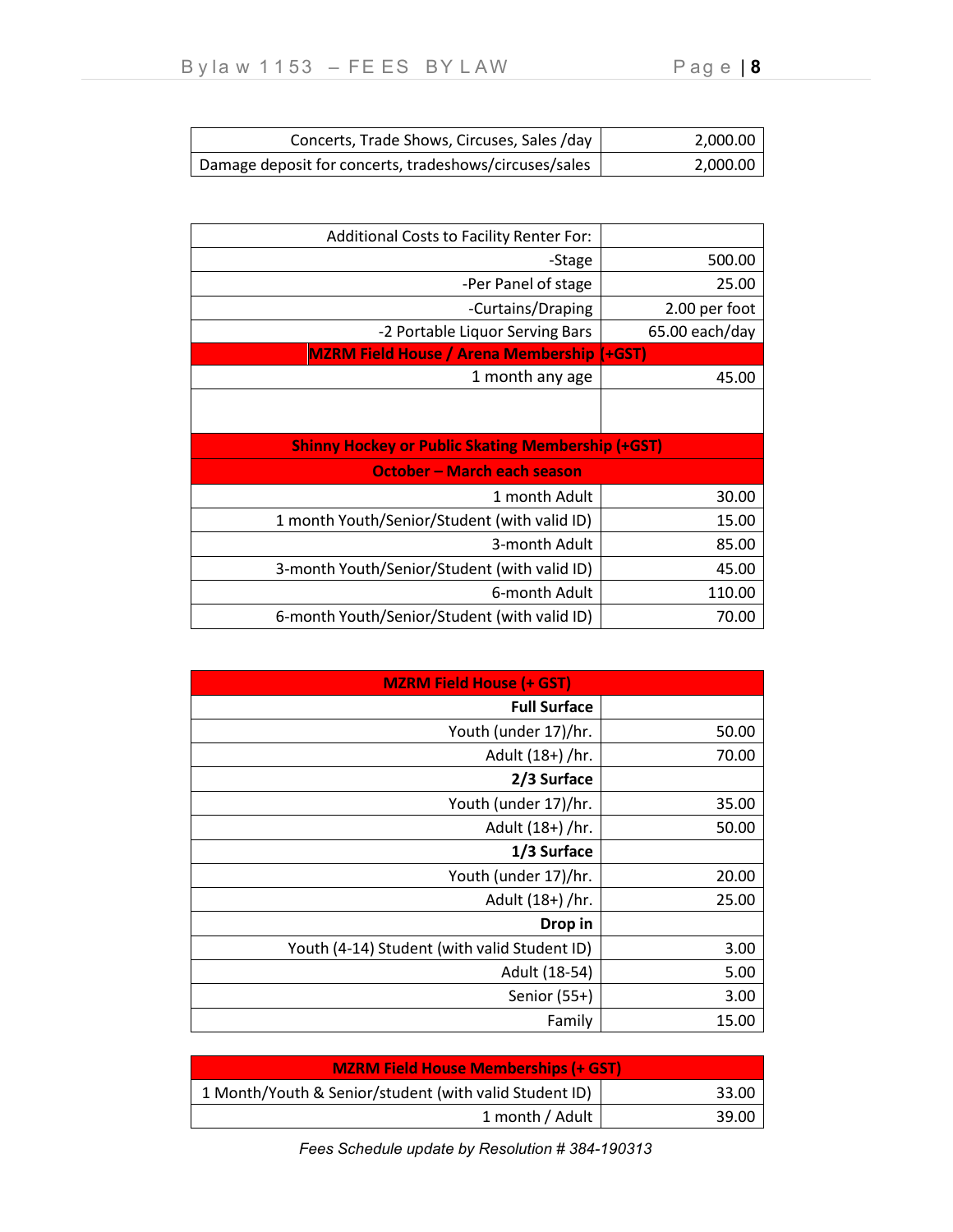| 1 month / Family                                        | 58.00  |
|---------------------------------------------------------|--------|
| 3 month/Youth & Senior/Student (with valid Student ID)  | 75.00  |
| 3 month / Adult                                         | 85.00  |
| 3 month / Family                                        | 135.00 |
| 6 month/Youth & Senior/Student (with valid Student ID)  | 132.00 |
| 6 month / Adult                                         | 157.00 |
| 6 month / Family                                        | 232.00 |
| Yearly/ Youth & Senior/Student (with valid Student ID)  | 210.00 |
| Yearly / Adult                                          | 270.00 |
| Yearly / Family                                         | 385.00 |
| (Individual) Discounts to RCMP/Fire/Corrections/AHS/yr. | 25%    |

| <b>Special Rates</b>                                 |                |
|------------------------------------------------------|----------------|
| Schools /hr.                                         | 20.00          |
| Non-Profit/Community Groups                          | 500.00         |
| Sports Related Day Rental / day                      | 600.00         |
| Damage Deposit for Sports Related Day Rental         | 600.00         |
| Special Events / day                                 | 2,000.00       |
| Damage Deposit for Special Events                    | 2,000.00       |
| Multiple Day Rental (Trade Fairs, Conferences, etc.) | 1,000.00       |
| Multiple Day Rental Damage Deposit                   | 1,000.00       |
| Additional Costs to Facility Renter For:             |                |
| -Stage                                               | 500.00         |
| -Per Panel                                           | 25.00          |
| -Curtains/Draping                                    | 2.00 per foot  |
| -2 Portable Liquor Serving Bars                      | 65.00 each/day |
| <b>Youth Birthday Party</b>                          |                |
| Meeting Room & Field House Combo (1 hr. each)        |                |
| 1/3 Field House & Meeting Room - (1) Crt             | 45.00          |
| 2/3 Field House & Meeting Room - (2) Crt             | 60.00          |
| Full Field House & Meeting Room - (3) Crt            | 75.00          |

| <b>MZRM Northern Air Running Track</b> |       |
|----------------------------------------|-------|
| Drop in                                |       |
| Tots $(0-3)$                           |       |
| Youth (4-17)                           | 3.00  |
| Adult (18-54)                          | 5.00  |
| Senior (55+)                           | 3.00  |
| Family (2 parents + 4 children)        | 15.00 |

**Memberships (+GST)**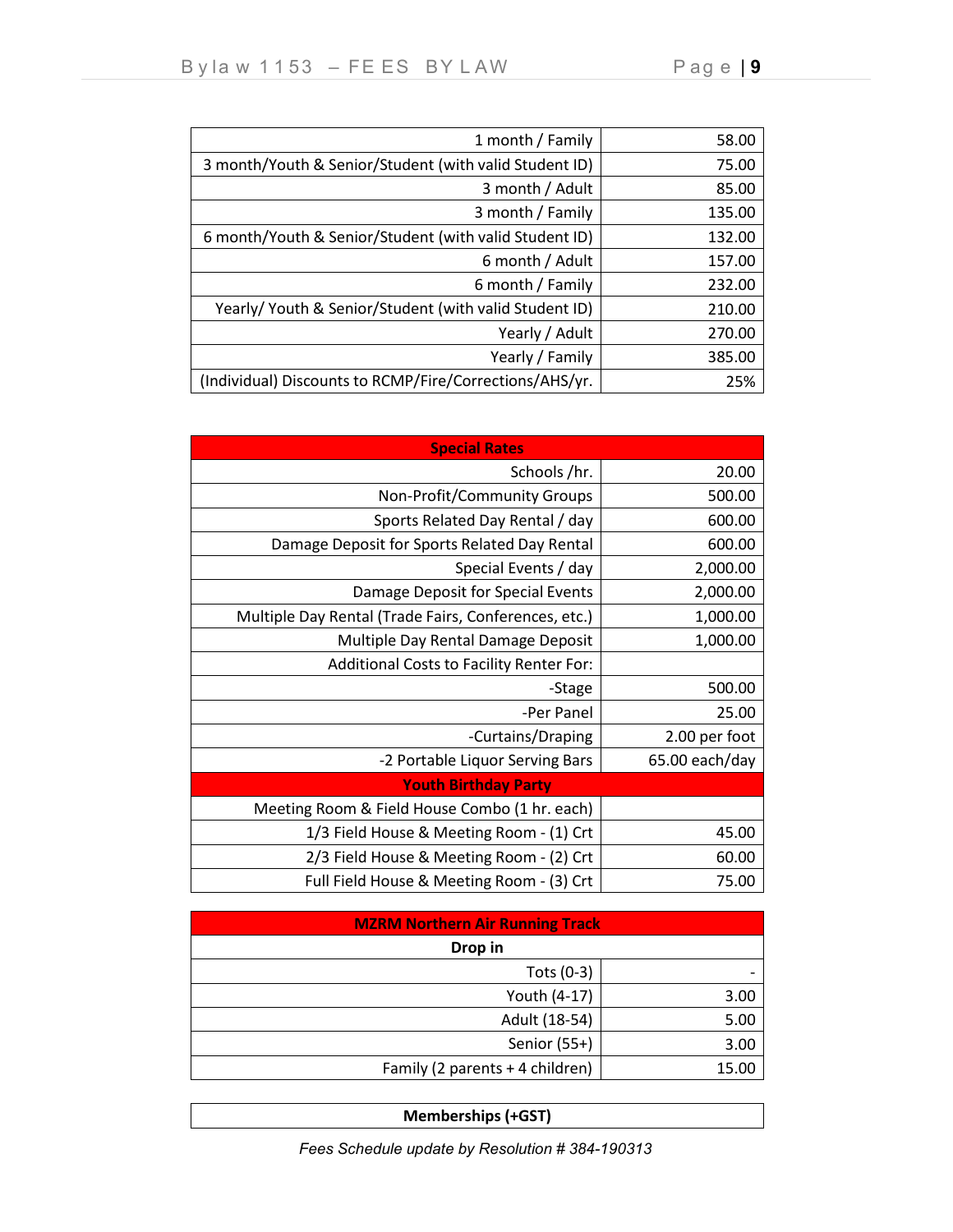| 1 Month/Youth & Senior/Student (with valid Student ID)  | 36.75  |
|---------------------------------------------------------|--------|
| 1 month / Adult                                         | 42.00  |
| 1 month / Family                                        | 64.05  |
| 3 month/Youth & Senior/Student (with valid Student ID)  | 82.95  |
| 3 month / Adult                                         | 93.45  |
| 3 month / Family                                        | 147.00 |
| 6 month/Youth & Senior/Student (with valid Student ID)  | 144.90 |
| 6 month / Adult                                         | 171.15 |
| 6 month / Family                                        | 250.95 |
| Yearly/ Youth & Senior/Student (with valid Student ID)  | 228.90 |
| Yearly / Adult                                          | 291.90 |
| Yearly / Family                                         | 412.65 |
| (Individual) Discounts to RCMP/Fire/Corrections/AHS/yr. | 25%    |

| <b>MZRM Les Shaw Fitness Center</b>                                 |        |
|---------------------------------------------------------------------|--------|
| Drop in                                                             |        |
| Youth (12-17) Student (18-25 with valid Student ID)                 | 3.00   |
| Adult (18-54)                                                       | 5.00   |
| Senior (55+)                                                        | 3.00   |
| Family (2 parents + 4 children)                                     | 15.00  |
| <b>Punch Pass</b>                                                   |        |
| Adult 10 Punch Pass (GST included)                                  | 45.00  |
| Youth, Senior, Student 10 Punch Pass (GST included)                 | 27.00  |
| <b>Memberships</b>                                                  |        |
| 1 Month/Youth & Senior/Student (with valid Student ID)              | 44.10  |
| 1 month / Adult                                                     | 49.35  |
| 1 month / Family                                                    | 76.65  |
| 3 month/Youth & Senior/Student (with valid Student ID)              | 90.30  |
| 3 month / Adult                                                     | 111.30 |
| 3 month / Family                                                    | 164.85 |
| 6 month/Youth & Senior/Student (with valid Student ID)              | 159.60 |
| 6 month / Adult                                                     | 196.35 |
| 6 month / Family                                                    | 270.90 |
| Yearly/Youth & Senior/Student (with valid Student ID)               | 238.35 |
| Yearly / Adult                                                      | 211.85 |
| Yearly / Family                                                     | 437.85 |
| (Individual) Discounts to RCMP/Fire/Corrections/AHS/yr.             | 25%    |
| <b>Fitness Centre/ Running Track Combination Memberships (+GST)</b> |        |
| 1 Month/Youth & Senior/Student (with valid Student ID)              | 60.90  |
| 1 month / Adult                                                     | 66.15  |
| 1 month / Family                                                    | 92.40  |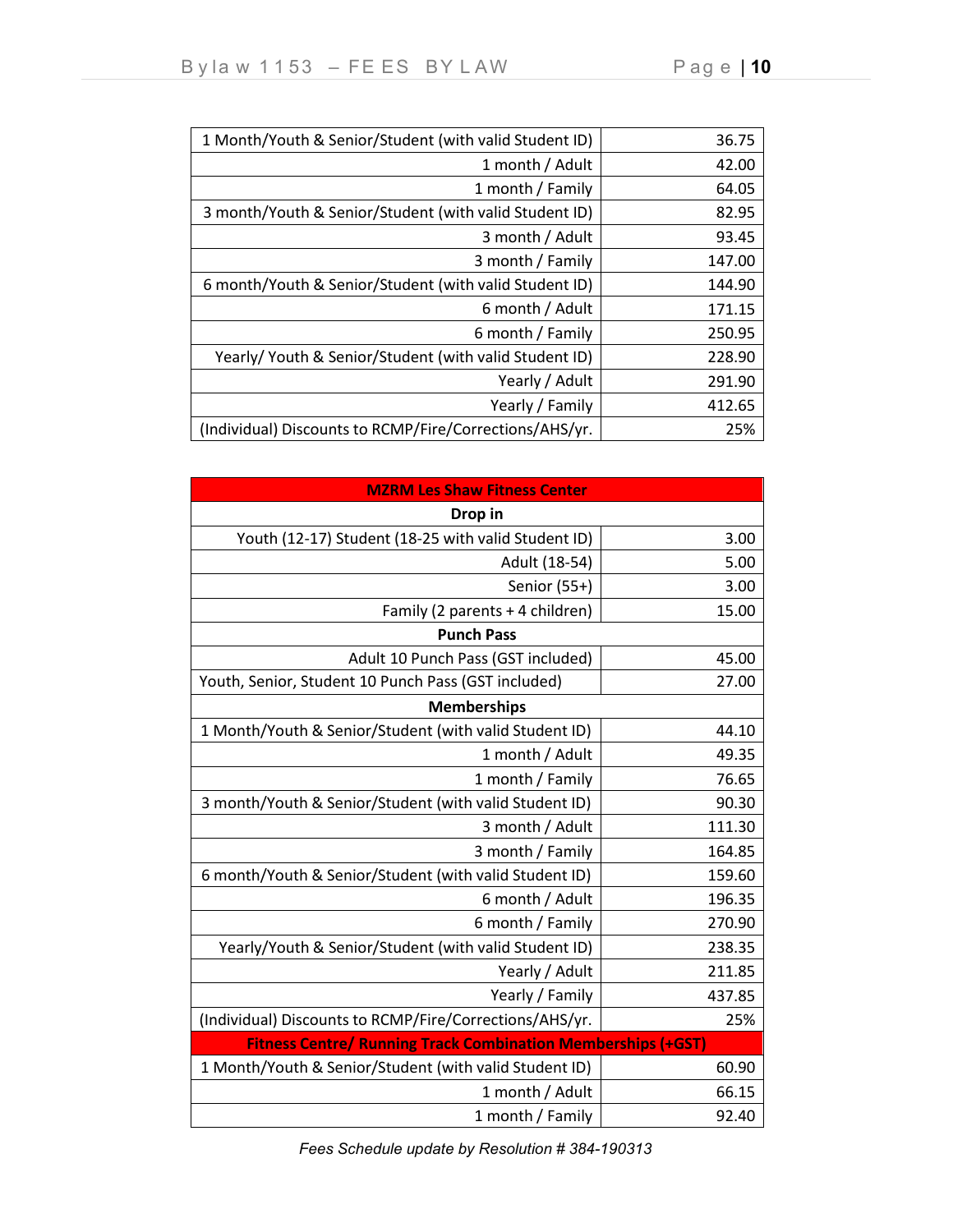| 3 month/Youth & Senior/Student (with valid Student ID) | 118.65 |
|--------------------------------------------------------|--------|
| 3 month / Adult                                        | 138.60 |
| 3 month / Family                                       | 191.10 |
| 6 month/Youth & Senior/Student (with valid Student ID) | 195.30 |
| 6 month / Adult                                        | 228.90 |
| 6 month / Family                                       | 307.65 |
| Yearly/ Youth & Senior/Student (with valid Student ID) | 297.15 |
| Yearly / Adult                                         | 370.65 |
| Yearly / Family                                        | 495.60 |
| (Individual) Discounts to RCMP/Fire/Corrections/AHS/yr | 25%    |

| <b>Full Use Memberships (+GST)</b>                                                                                               |        |
|----------------------------------------------------------------------------------------------------------------------------------|--------|
| Running Rack; Fitness Centre, Drop in and open court use of field house; public<br>skating, shiny hockey; open ice time in arena |        |
| 1 Month/Youth & Senior/Student (with valid Student ID)                                                                           | 96.60  |
| 1 month / Adult                                                                                                                  | 101.85 |
| 1 month / Family                                                                                                                 | 128.10 |
| 3 month/Youth & Senior/Student (with valid Student ID)                                                                           | 191.10 |
| 3 month / Adult                                                                                                                  | 210.00 |
| 3 month / Family                                                                                                                 | 262.50 |
| 6 month/Youth & Senior/Student (with valid Student ID)                                                                           | 304.50 |
| 6 month / Adult                                                                                                                  | 341.25 |
| 6 month / Family                                                                                                                 | 414.75 |
| Yearly/ Youth & Senior/Student (with valid Student ID)                                                                           | 446.25 |
| Yearly / Adult                                                                                                                   | 517.65 |
| Yearly / Family                                                                                                                  | 640.50 |
| (Individual) Discounts to RCMP/Fire/Corrections/AHS/yr.                                                                          | 25%    |

| <b>Corporate (Full Use) (+GST)</b> |           |
|------------------------------------|-----------|
| 5 members                          | 1,875.00  |
| 10 members                         | 3,500.00  |
| 20 members                         | 6,500.00  |
| 50 members                         | 13,750.00 |

| <b>MZRM Don Stannard Meeting Room (+GST)</b> |        |
|----------------------------------------------|--------|
| Hourly Rate                                  | 40.00  |
| Not for Profit Hourly Rate                   | 25.00  |
| Day Rate                                     | 200.00 |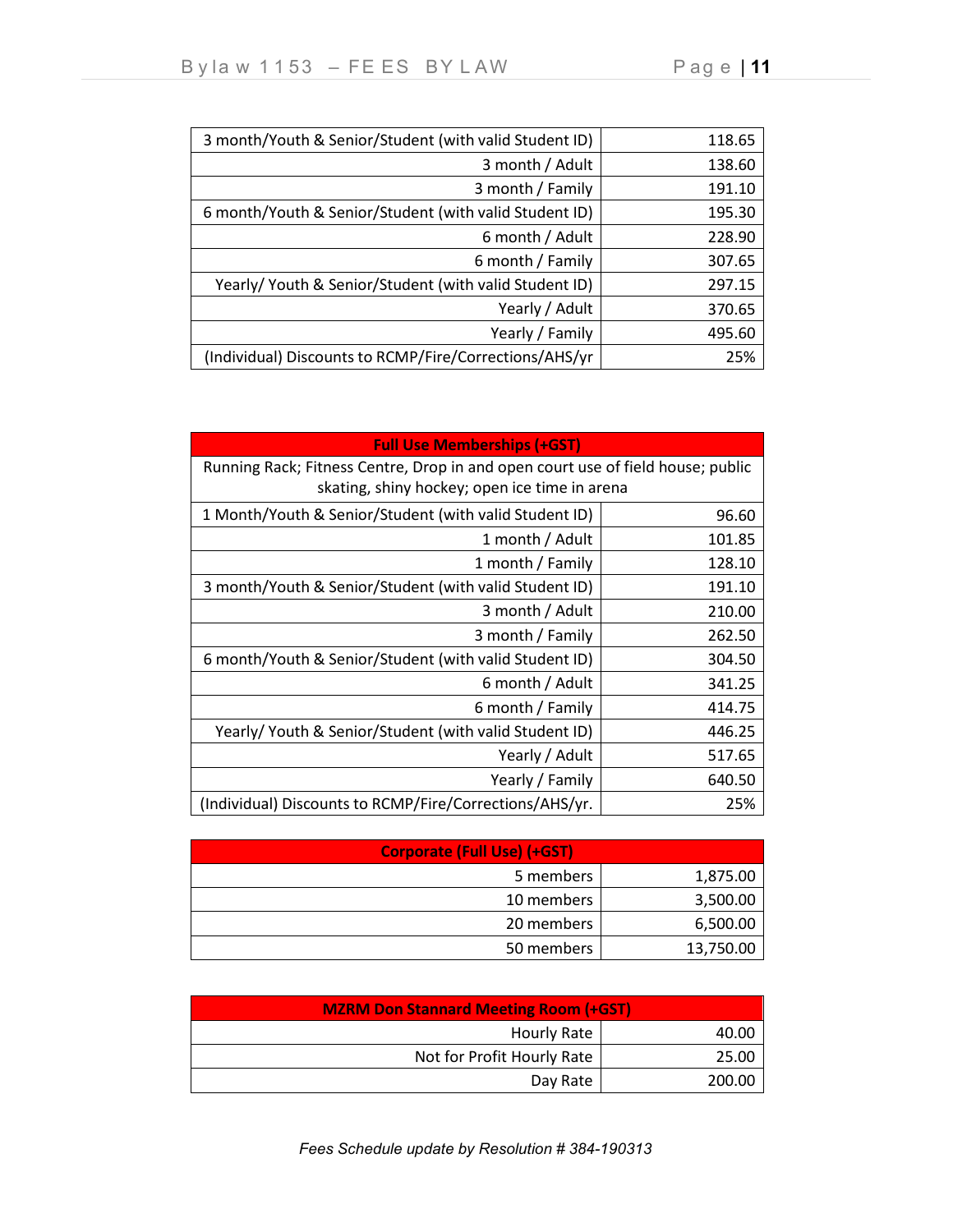| <b>Ball Diamonds</b>                             |        |
|--------------------------------------------------|--------|
| Adult Teams/Team / season (games & practices)    | 300.00 |
| Grimshaw Little League /team (games & practices) | 65.00  |
| Mixed Slow Pitch/team                            | 160.00 |
| School                                           |        |

| <b>FCSS and Community Programming</b> |       |
|---------------------------------------|-------|
| <b>FCSS Programming</b>               |       |
| Home Alone Safely                     | 25.00 |
| Red Cross Babysitter's Course         | 25.OC |

| <b>PUBLIC WORKS DEP.</b>                     |        |
|----------------------------------------------|--------|
| Lagoon                                       |        |
| Septic & Sump dump (up to 15 $M^3$ )         | 100.00 |
| Septic & Sump dump (over 15 M <sup>3</sup> ) | 200.00 |

| <b>Equipment &amp; Operators (equipment is rented per hour with a Man)</b> |            |
|----------------------------------------------------------------------------|------------|
| Man                                                                        | $-70.00$   |
| John Deere 770 grader                                                      | 182.00     |
| Mack gravel truck                                                          | 123.00     |
| 4300 Deck Truck                                                            | 95.00      |
| Deck Truck with Sander                                                     | 140.00     |
| Ford 5610 tractor                                                          | 95.00      |
| Schulte ex 1500 mower attachment                                           | 17.00      |
| John Deere 950 Utility Tractor                                             | 94.00      |
| John Deere 506 rotary grass cutter attachment                              | 10.00      |
| Street sweeper                                                             | 206.00     |
| <b>Tool Cat</b>                                                            | 119.00     |
| Cat 924 loader                                                             | 146.00     |
| Hydro-vac (summer municipalities)                                          | 200.00/hr. |
| Hydro-vac (summer public/others)                                           | 225.00/hr. |
| Hydro-vac (winter municipalities)                                          | 275.00/hr. |
| Hydro-vac (winter public/others)                                           | 325.00/hr. |
| Skid Steer 770K (Bobcat)                                                   | 126.00     |
| Bobcat attachments - Broom                                                 | 19.00/hr.  |
| Miller                                                                     | 45.00/hr.  |
| <b>Concrete Mixer</b>                                                      | 59.00/hr.  |
| Mower                                                                      | 14.00/hr.  |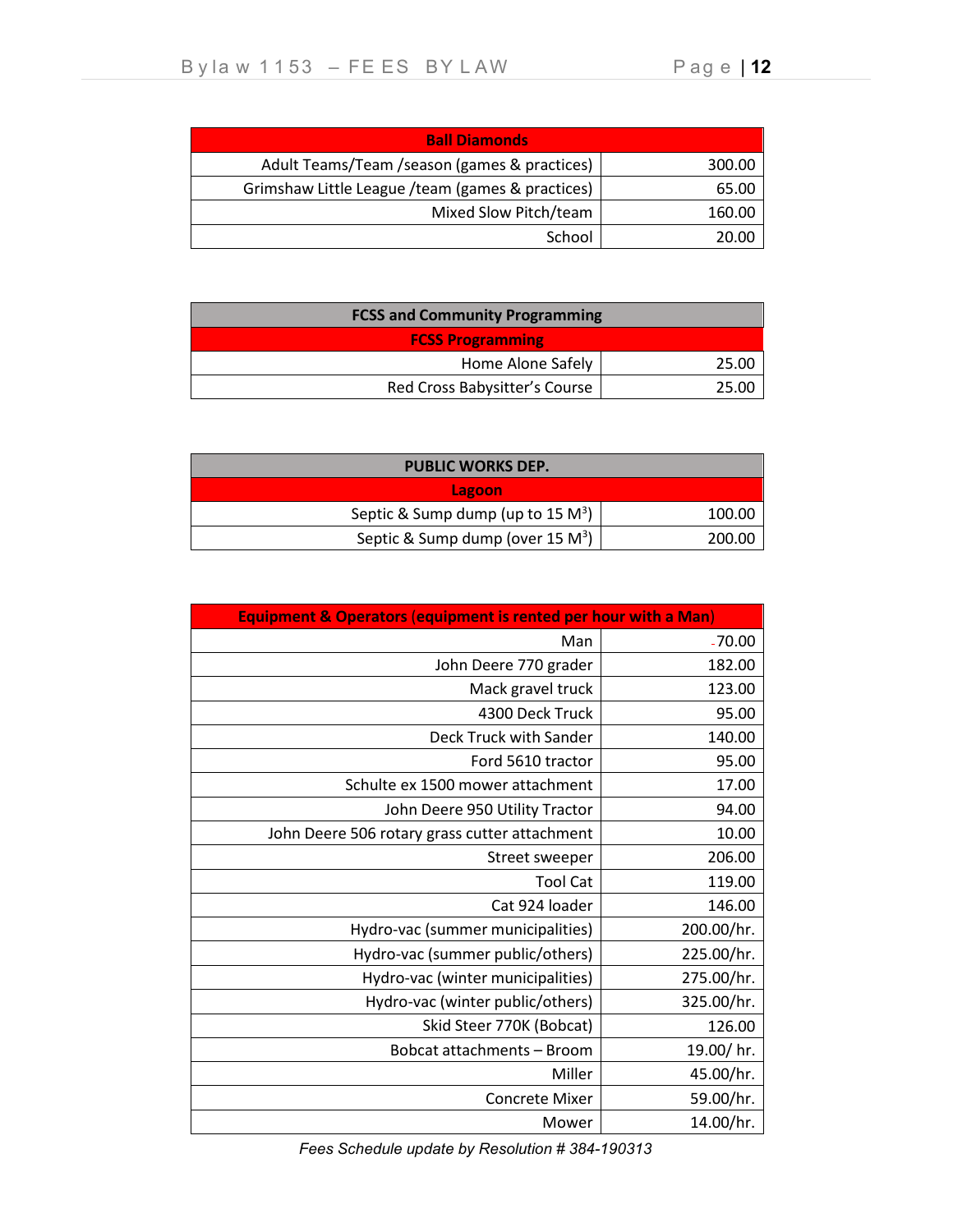| Case 590 Backhoe                      | 138.00        |
|---------------------------------------|---------------|
| Dynapac 900 g dual smooth drum packer | 90.00         |
| Pick Up Truck (no man)                | 50.00         |
| Per Barricade                         | 25.00/day     |
| Emerg. Callout 2 Hours Minimum        | 120.00        |
| Sewer Camera                          | 50.00/hr.     |
| Power Auger                           | 25.00/hr.     |
| Aqua Thaw                             | 25.00/hr.     |
| Freeze Kit                            | 40.00/hr.     |
| All parts/brass etc.                  | Cost plus 15% |

| <b>CEMETARY (+GST)</b>        |          |
|-------------------------------|----------|
| Plots                         | 600.00   |
| <b>Cremation Plots</b>        | 300.00   |
| <b>Veteran Plots</b>          | 600.00   |
| Columbarium Niche/Compartment | 1,300.00 |

**Fee for services shall apply for Fire Department response of services rendered. (Note: where hourly rates are quoted these will be charged at a one hour minimum).**

| <b>Fire Department</b>                                  |                             |
|---------------------------------------------------------|-----------------------------|
| <b>FIRE</b>                                             |                             |
| i.) General fire                                        | No charge                   |
| ii.) Non-Permitted open fire. Fire Department           |                             |
| response to non-permitted open burning, or              |                             |
| burning during a fire ban                               | 400.00/hr. per unit         |
|                                                         | As per current              |
| iii.) Mutual Aid -                                      | mutual aid                  |
|                                                         | agreement                   |
| <b>RESPONSE TO MOTOR VEHICLE COLLISIONS (RESCUE)</b>    | <b>As per current</b>       |
| <b>BOTH IN AND OUT OF TOWN</b>                          | <b>Alberta</b>              |
|                                                         | <b>Infrastructures Rate</b> |
| <b>ALARMS</b>                                           |                             |
| i)<br>False Alarms. Fire department response to         | 400.00/                     |
| more than two fire false alarms in a six-month period   | additional call             |
| Fire Alarm/Sprinkler system testing. Fire<br>ii)        |                             |
| department responses to unannounced Fire                | shall be treated as         |
| Alarm/Sprinkler system testing                          | false alarms                |
| iii)<br>Fire Alarm system verification. Witness of Fire |                             |
| Alarm system verification in smaller buildings as per   |                             |
| AN4-S537 "Standard for Verification of fire Alarm       |                             |
| Systems                                                 | 35.00/hr                    |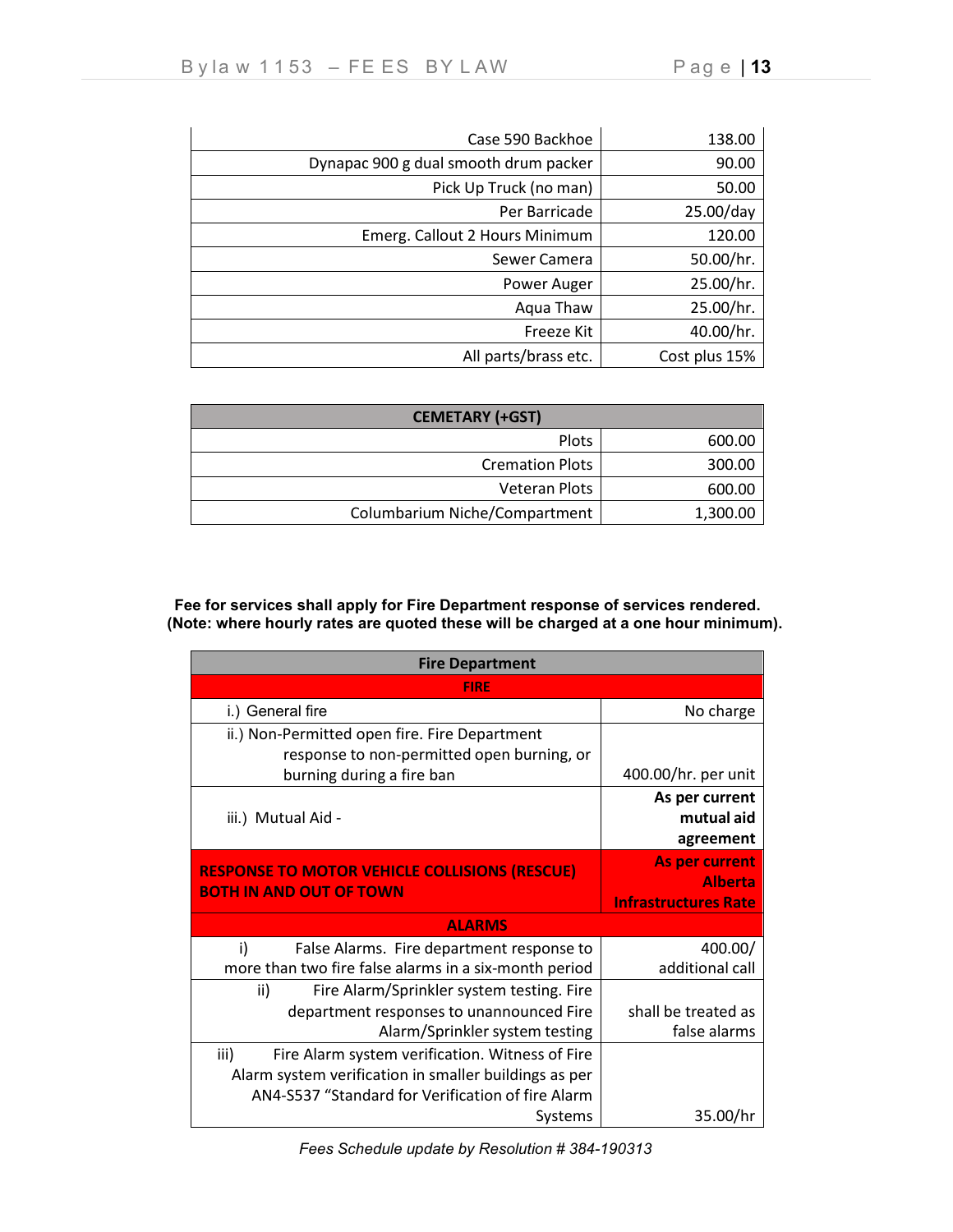| <b>FIREWORKS</b>                                                                             |                                     |
|----------------------------------------------------------------------------------------------|-------------------------------------|
| Non-permitted Possession, Sale or Discharge of Fire                                          |                                     |
| Works                                                                                        | 500.00                              |
| <b>HAZ-MAT</b>                                                                               |                                     |
| Small spill. Fire department response to small<br>i)                                         | 400.00/hr per unit                  |
| scale spill incidents (less than 35 L. or 20 kg) within town                                 | plus clean-up                       |
| limits                                                                                       | supplies and                        |
| Large spill. Fire department response to large<br>ii)                                        | disposal fees<br>400.00/hr per unit |
| scale spill incidents (more than 35 L. or 20 kg) within                                      | plus contracted                     |
| town limits                                                                                  | <b>HAZ-MAT services</b>             |
| <b>PERMITS</b>                                                                               |                                     |
| Fire permits                                                                                 | No charge                           |
| Fire Pit application/inspection                                                              | No charge                           |
| <b>INSPECTION SERVICES</b>                                                                   |                                     |
| a)<br><b>Building Occupancy Load</b>                                                         |                                     |
|                                                                                              | 35.00/hr plus 40.00                 |
| i)<br>Building occupancy load determination                                                  | for certificate                     |
| Re-issue of valid certificate<br>ii)                                                         | 25.00/certificate                   |
| Fire Pit Plan<br>b)                                                                          | No charge                           |
| $\mathsf{c}$<br>Plan review                                                                  | No charge                           |
| d)<br><b>Building Inspection</b>                                                             | No charge                           |
| Follow-up inspection or enforcement of<br>e)                                                 |                                     |
| "Orders" when Owner fails to comply at time of re-                                           |                                     |
| inspection                                                                                   | 35.00/hr                            |
| f)<br>Fire Investigation                                                                     | No charge                           |
| <b>GENERAL FEES</b>                                                                          |                                     |
| Fire watch<br>a)                                                                             |                                     |
| Fire Department provision of fire watch<br>i)<br>services where the Fire Alarm System is not |                                     |
| functional or operative because of mechanical                                                |                                     |
| problems                                                                                     | 35.00/HR                            |
| If the owner/Delegate is not present<br>(1)                                                  | Add 250                             |
| Fire Department provision of fire watch<br>ii)                                               |                                     |
| services during false alarm situations where a                                               |                                     |
| system reset cannot be obtained                                                              | As above                            |
| <b>Fire Department</b>                                                                       |                                     |
| <b>GENERAL FEES (continued)</b>                                                              |                                     |
| Fire Scene Security. Fire Department provision<br>b)                                         |                                     |
| of security (pre-fire investigation) watch after a fire has                                  |                                     |
| occurred<br>Trade Fair Stand-by. Fire department provision<br>c)                             | 35.00/hr                            |
| of coverage during a commercial trade fair or                                                | 250.00/hr plus                      |
| exposition.                                                                                  | manpower                            |
| d)<br>Fire department Apparatus fee                                                          | 400.00/hr                           |